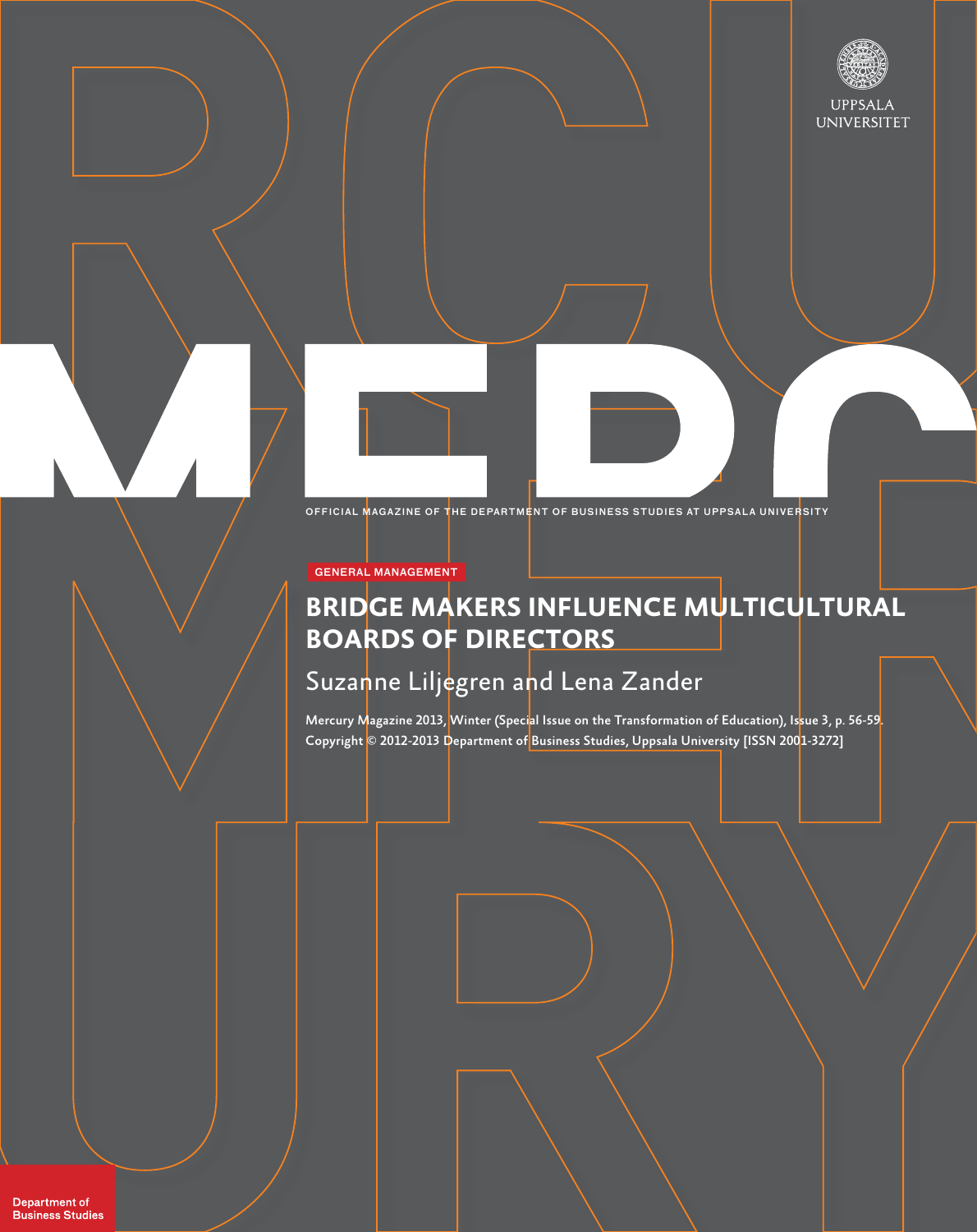

# $\emph{Bridge Mass}$   $\emph{Makers influence}$  appear to have more influence and power than others, even without a formal position? If so, you are not alone Multicultural Boards of Directors

Are you a member of an international Board of Directors? Have you felt frustrated, and limited by language difficulties? Maybe observed that some

even without a formal position? If so, you are not alone. In **Suzanne Liljegren's** and **Lena Zander's** recent study, board members responded that their main challenges were language and culture. But does language proficiency decide who will exercise the most power and influence? According to their research the answer is no.